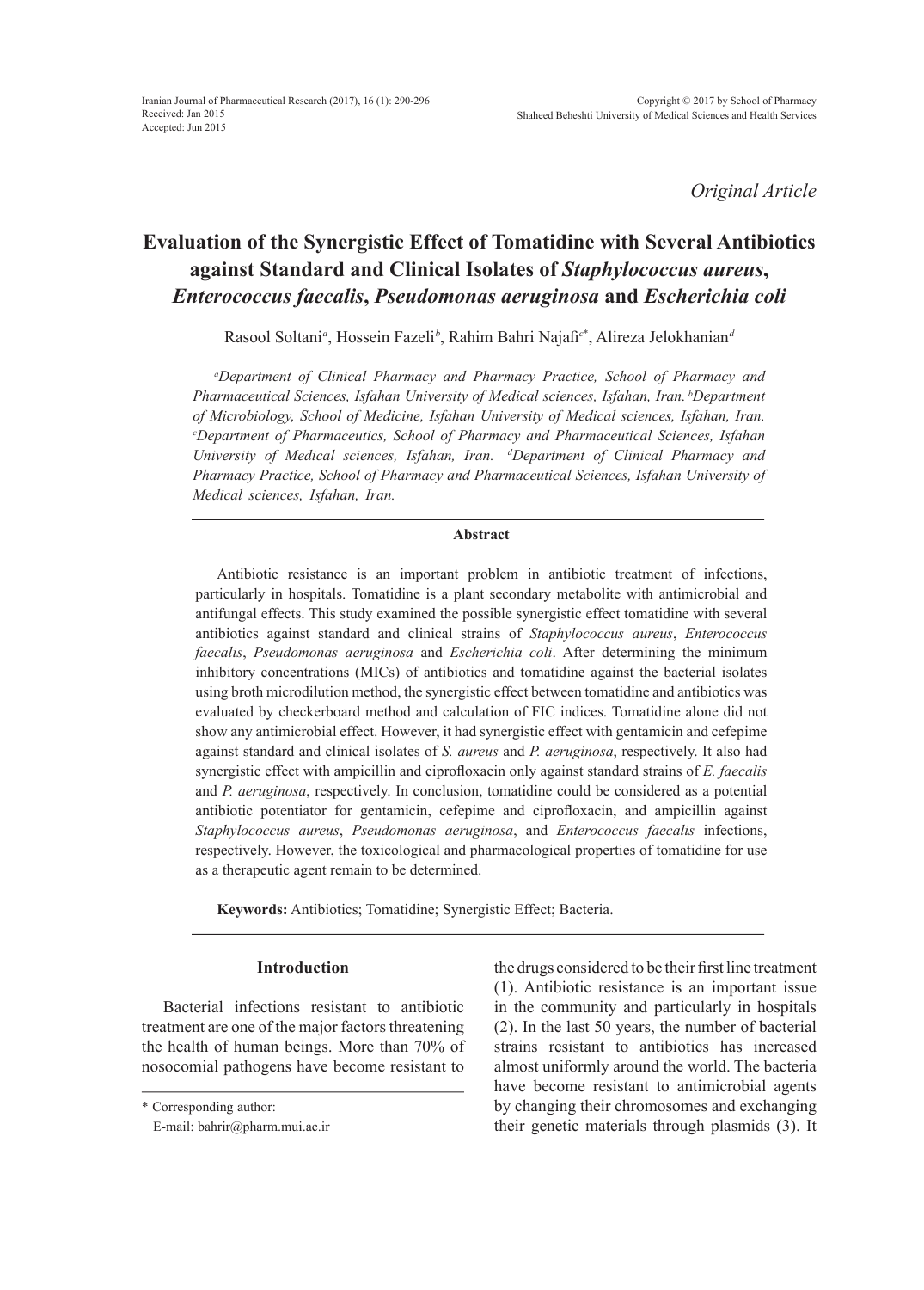is clear that the increasing antibiotic resistance can be attributed to the excessive use of these drugs  $(4)$ .

Gram-positive bacteria, especially Grampositive cocci such as *Staphylococcus aureus*, enterococci and *Streptococcus pneumoniae*, are the most important pathogens in the hospital environment (5). In the past decade, the percentage of drug-resistant strains of these bacteria has increased (6-7). Increased resistance in Gram-positive bacteria could be a consequence of using complex treatments that also has increased mortality (5).

*Staphylococcus aureus* is Gram-positive facultative aerobic coccus which is the most important species in the *Staphylococcus* genus (8). These bacteria are among the acquired nosocomial pathogens with high prevalence worldwide that are responsible for a wide range of infections including simple skin infections to life-threatening diseases such as pneumonia, meningitis, osteomyelitis and septicemia (9). In a study conducted in 2008 in Imam Khomeini Hospital of Tehran, Iran, *Staphylococcus aureus* strains isolated from clinical specimens of hospitalized patients showed high resistance to most of the evaluated antibiotics (penicillin 95%, oxacillin 60%, cephalexin 42%, cefazolin 53%, co-trimoxazole 61%, ciprofloxacin 42% and gentamicin 45%) (10).

Enterococci are Gram-positive cocci responsible for several nosocomial infections, especially in the intensive care unit (ICU) (11). In the past two decades, enterococci strains resistant to antibiotics such as vancomycin have increased in hospitalized patients (12).

*Pseudomonas aeruginosa* is among the other bacteria that are commonly present in hospital moist environments and are widely found in nature. *P. aeruginosa* is in the second place among Gram-negative pathogens causing nosocomial infections (13). Currently, most strains of *P. aeruginosa* have intrinsic resistance to many antibiotics such as beta-lactams, tetracyclines, chloramphenicol, and fluoroquinolones (14).

Some herbal compounds exhibit antibioticlike activity against a wide range of pathogenic bacteria which may put forward a new basis for the development of antimicrobial drugs (15). Nearly a century ago, the antimicrobial activity of plants was studied and used the beneficial results, they were practically used in the treatment of infectious diseases. Nowadays, screening of herbal extracts for the discovery of new drugs is considered by researchers. So far, the antimicrobial properties of many extracts from medicinal plants have been confirmed by laboratory methods (16). These herbal compounds can directly inhibit or destroy the pathogenic bacteria. However, some of them may increase the antimicrobial activity of already known antibiotics (antibiotic potentiator) or change the pathogen's virulence (virulence attenuator) (15).

The steroidal alkaloids and glycosides are known as compounds with antimicrobial and antifungal activities. There are many plants in the Solanaceae family such as tomato, potato and eggplant that have steroidal alkaloids where the prime example is tomatidine. Tomatidine, the aglycone derivative of tomatine, is a plant secondary metabolite with antimicrobial and antifungal effects (17). Moreover, its synergistic effect with aminoglycosides against drugresistant strains of *Staphylococcus aureus* has been proven (18).

Due to the growing resistance of some pathogens to antibiotics, an important factor in failure of treatment of infections, finding new and effective antibiotics or other substances that have the ability to increase the effectiveness of widely used antibiotics is very necessary. The purpose of this study was to investigate the synergistic effect of tomatidine with the most important antibiotics used for infections caused by *Staphylococcus aureus*, enterococci, *Pseudomonas aeruginosa* and *Escherichia coli*. In case the synergistic effect is confirmed, tomatidine can be considered as a reinforcing agent for each of the tested antibiotics against each of the aforementioned pathogens in clinical studies and if it is effective, it will help reducing the dose of antibiotics and further success of treatment.

## **Experimental**

The study was performed in microbiology laboratory of faculty of Pharmacy and Pharmaceutical Sciences of Isfahan University of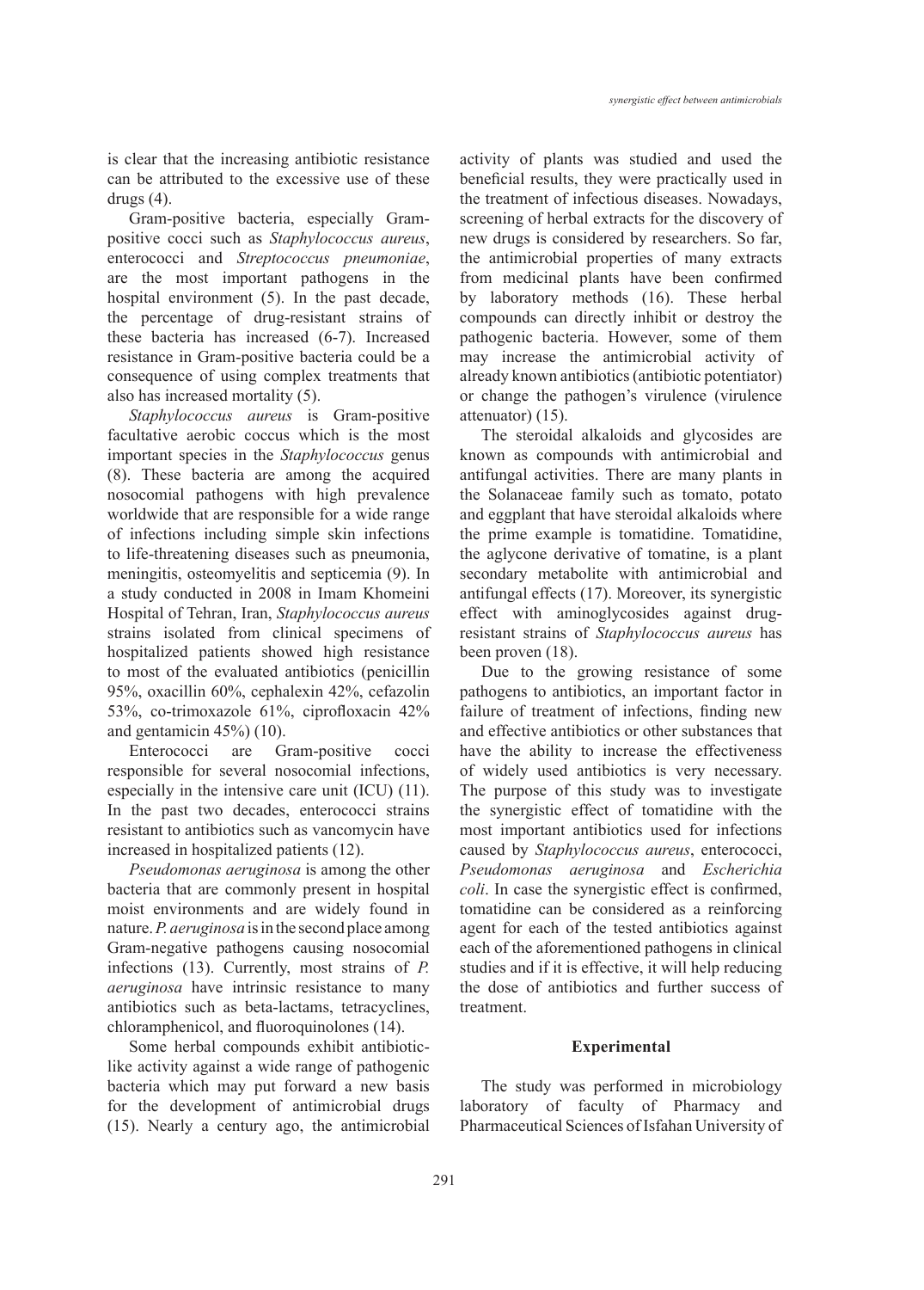Medical Sciences, Isfahan, Iran, from August to December 2014. The evaluated standard strains of microorganisms included *Staphylococcus aureus* (ATCC 29213), *Enterococcus faecalis* (ATCC 29212), *Pseudomonas aeruginosa* (ATCC 27853) and *Escherichia coli* (ATCC 25922). The standard bacterial strains were purchased from the Culture Collection of Industrial and Infectious Microorganisms of Iran. Clinical strains of microorganisms were obtained from isolates cultured from the clinical samples of patients hospitalized in Al-Zahra Hospital of Isfahan, Iran, including wound secretions, sputum, and urine. Tomatidine was purchased from Sigma Corporation of St. Louis, U.S.A. The antibiotic injection preparations from different pharmaceutical companies were used for experiments. They were purchased as follows: cefazolin, ceftazidime, cefepime, and cefuroxime from Loghman, Iran; ampicillin, piperacillin/tazobactam, imipenem, and ceftriaxone from Jaber Ebne Hayyan, Iran; vancomycin from Dana, Iran; Gentamicin from Alborz Darou, Iran; ciprofloxacin from Ronakpharm, Iran; co-trimoxazole from Caspian Tamin, Iran; and teicoplanin from Sanofi Aventis, Switzerland.

# *Broth Microdilution Method for Determination of MIC*

Broth microdilution techniques were performed for determining the minimum inhibitory concentration (MIC) of the antibiotics and tomatidine using CLSI (Clinical Laboratory Standard Institute) guideline (19). The antibiotics used were as follows: *Staphylococcus aureus*: cloxacillin, cefazolin, vancomycin and gentamicin; *Enterococcus faecalis*: teicoplanin, vancomycin, ampicillin and gentamicin; *Pseudomonas aeruginosa*: ceftazidime, tazocin, cefepime, imipenem and ciprofloxacin; *Escherichia coli*: ciprofloxacin, gentamicin, ceftriaxone, cefuroxime and co-trimoxazole. Only the strains sensitive to all related antibiotics were selected for tests.

Each 96-well plate (SPL, South Korea) consists of 8 vertical rows (A to H) and 12 horizontal rows (1 to 12). In each plate, one microorganism was tested. Each vertical row included 5 consecutive 2-fold dilutions of each compound in 2 repeats. The first vertical row was considered as the positive control (containing culture medium and the microbial suspension) and the last vertical row as the negative control (containing culture medium alone). In the first step, 180 µL of Mueller-Hinton broth (Merck, Germany) was added to all wells except for the row 12 which was considered as the negative control. For the row 12, the amount was 200  $\mu$ L. Then, 20  $\mu$ L of microbial suspension of 10<sup>6</sup> CFU/mL was added to each of the wells. The suspension was prepared using the overnight culture of the microorganism and 0.9% sterile saline with the concentration confirmed using a spectrophotometer (at the wavelength of 570 nm and absorption of 0.3). In the next step, the desired concentrations of the tested antibiotics were added. For the preparation of the stock solutions, the powders of cloxacillin, cefazolin, vancomycin, teicoplanin, ampicillin, piperacillin-tazobactam, ciprofloxacin, ceftriaxone, and cefuroxime were dissolved in distilled water while ceftazidime was dissolved in sodium carbonate and cefepime and imipenem were dissolved in phosphate buffer ( $pH = 7.2$ ). Tomatidine was solubilized with the concentration of 2 g/L in DMSO (Dimthyl sulfoxide) while warmed at 70 °C during the solubilization process. All steps were repeated 3 times for each compound against each microorganism separately and the results were recorded. After incubation at 37 °C for 16-18 h (24 h for vancomycin and teicoplanin), the turbidity was read at wavelength of 540 nm using ELISA Reader (BIO-TEK, U.S.A) (20). The first well in which no turbidity was observed was considered as the minimum inhibitory concentration (MIC). To investigate the synergistic effect in cases where tomatidine did not show any inhibitory effect on the microorganism, the concentration of 32 μg/mL was considered as the minimum inhibitory concentration of this substance (18).

## *The antimicrobial effects of antibiotics in combination with tomatidine*

Checkerboard method was used to determine the antimicrobial effects of the tested antibiotics in combination with tomatidine. For this, using 96-well plates, consecutive 2-fold dilutions of each antimicrobial agent were placed in the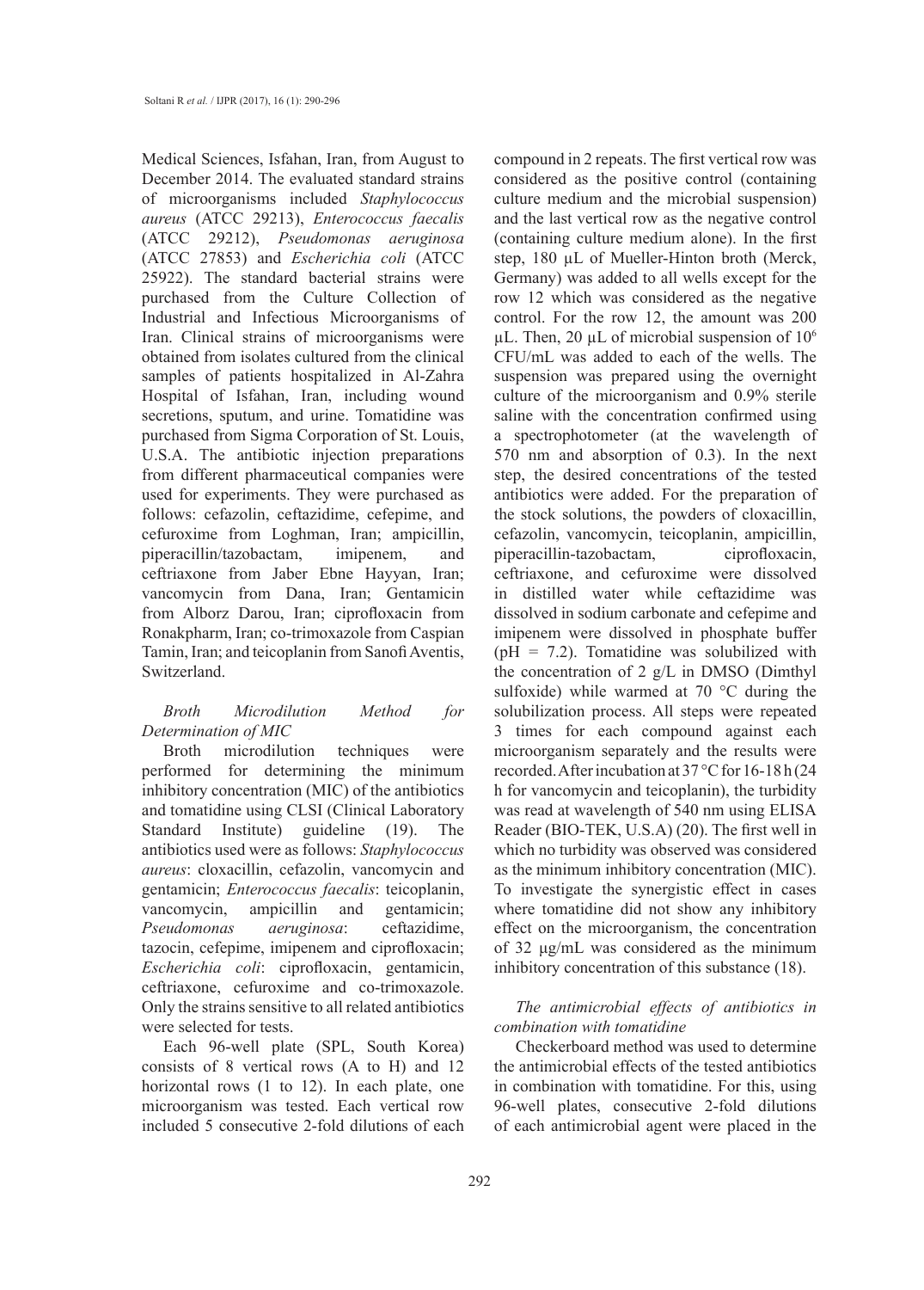horizontal row wells and those of tomatidine in the vertical row wells. The inoculated wells containing the culture medium and increasing concentrations of antimicrobial agents from zero to MIC concentration were organized so that all the possible mixtures could be tested. In the first well (lower left corner) as the control, none of the compounds were present while in the last well (upper right corner) there were the highest concentrations of the antimicrobial agent and tomatidine. The first column on the left as well as the first bottom contained only one of the compounds. After filling the wells, the plates were incubated for 16-18 h (24 h for tests of vancomaycin and teicoplanin) at 37 °C. After this period, the ELISA Reader was used to assess growth. To investigate the result of the effect, FIC index (fractional inhibitory concentration) was calculated using the following equation (21):

FIC index =  $FIC_A + FIC_B = A / MIC_A + B /$  $MIC<sub>B</sub>$ 

Where A is the MIC of the compound A in combination with the compound B, B is the MIC of the compound B in combination with the compound A, MIC<sub> $<sub>A</sub>$ </sub> is the minimum inhibitory</sub> concentration of the compound A alone and  $MIC<sub>n</sub>$  is the minimum inhibitory concentration of the compound B alone. Considering the FIC index, the effect of the two compounds on each other can be determined, so that if the index is  $\leq$ 0.5, the two substances have synergistic effect, if  $>0.5$  and  $\leq 4$ , the two substances do not affect each other and if >4, the two substances have antagonistic effect on each other (22).

#### **Results and Discussion**

Tomatidine alone showed no inhibitory effect on the tested standard and clinical isolates up to a concentration of 200μg/mL. Table 1. shows the minimum inhibitory concentrations of evaluated antibiotics as well as the results of the synergy tests of each one with tomatidine against the standard bacterial strains. As shown, tomatidine had synergistic effect with gentamicin against *Staphylococcus aureus*, with ampicillin against *Enterococcus faecalis* and with cefepime and ciprofloxacin against *Pseudomonas aeruginosa*, while it showed no synergistic effect with any of the tested antibiotics against *Escherichia coli*.

Table 2. shows the minimum inhibitory concentrations of evaluated antibiotics as well as the results of the synergy tests of each one with tomatidine against the clinical bacterial strains. As shown, tomatidine had synergistic effect with gentamicin against *Staphylococcus aureus* and with cefepime against *Pseudomonas aeruginosa*, while it showed no synergistic effect with any of the tested antibiotics against *Enterococcus faecalis* and *Escherichia coli*.

Various studies have been conducted on herbal compounds as antibiotic potentiators, which increased the sensitivity of bacteria to antibiotics. For example, reports have shown that thymol and carvacrol have synergistic effects with ampicillin, tetracycline, penicillin, bacitracin and erythromycin (23).

This study showed that tomatidine has synergistic effect with gentamicin against both standard and clinical strains of *Staphylococcus aureus*. It also showed synergistic effect with ampicillin against *Enterococcus faecalis* as well as ciprofloxacin and cefepime against *Pseudomonas aeruginosa* only on the standard strains and did not affect the clinical strains. The synergistic effect was also observed with cefepime against both standard and clinical isolates of *P. aeruginosa.* In fact, our study is the first work evaluating the synergism between tomatidine and antibiotics against major pathogens. At the best of our knowledge, there are only two studies about the antimicrobial effects of tomatidine, both conducted by Mitchell *et al*. The first study showed that tomatidine has growth inhibitory activity against small-colony variants (SCVs) of *S. aureus* with MIC of 0.12 μg/mL while the growth of normal strains was not affected by tomatidine up to a concentration of 128 μg/mL (24). Although we evaluated the antimicrobial effects of tomatidine up to a concentration of 200 μg/mL, similar to this study, no inhibitory effect was detected against *S. aureus* strains. The second study evaluated the possible synergistic effect of tomatidine with various antibiotics against *S. aureus* strains as well as the aminoglycosides against Enterococci, *P. aeruginosa*, and *E. coli* (18). Consistent to our results, this study showed the potentiating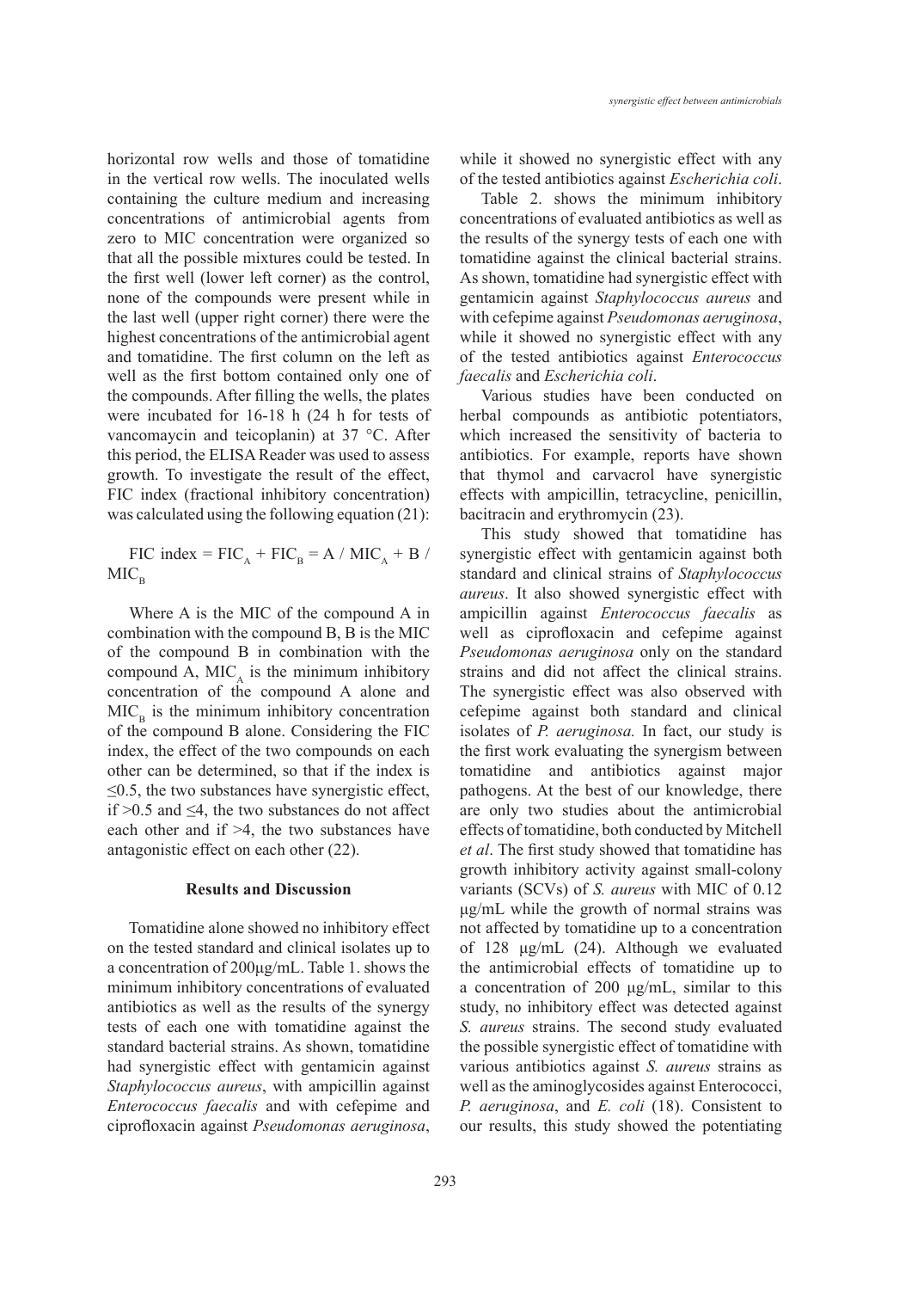| Microorganism | Antibiotic                        | MIC (µg/mL)    | <b>FIC</b> index      | Synergistic effect with<br>tomatidine |
|---------------|-----------------------------------|----------------|-----------------------|---------------------------------------|
| S. aureus     | Cloxacillin                       | 0.12           | >0.5                  | No                                    |
|               | Cefazolin                         | 0.25           | >0.5                  | No                                    |
|               | Vancomycin                        | 0.5            | >0.5                  | No                                    |
|               | Gentamicin                        | $\mathbf{1}$   | 0.37                  | Yes                                   |
| E. faecalis   | Teicoplanin                       | 0.25           | >0.5                  | No                                    |
|               | Vancomycin                        | $\mathbf{1}$   | >0.5                  | No                                    |
|               | Ampicillin                        | 0.5            | 0.49                  | Yes                                   |
|               | Gentamicin                        | 8              | >0.5                  | No                                    |
| P. aeruginosa | Ceftazidime                       | $\overline{c}$ | >0.5                  | No                                    |
|               | Piperacillin-tazobactam           | $\mathbf{1}$   | >0.5                  | No                                    |
|               | Cefepime                          | $\overline{4}$ | 0.5                   | Yes                                   |
|               | Imipenem                          | $\mathbf{1}$   | >0.5                  | No                                    |
|               | Ciprofloxacin                     | 0.06           | 0.5                   | Yes                                   |
| E. coli       | Ciprofloxacin                     | 0.015          | >0.5                  | No                                    |
|               | Gentamicin                        | $\mathbf{1}$   | >0.5                  | No                                    |
|               | Ceftriaxone                       | 0.03           | >0.5                  | No                                    |
|               | Cefuroxime                        | $\overline{c}$ | >0.5                  | No                                    |
|               | Trimethoprim-<br>sulfamethoxazole | 0.5            | $\cdot$ , $\circ$ $<$ | No                                    |

Table 1. The MIC values of tested antibiotics against standard strains of microorganism and the results of synergy test for combination of each antibiotic with tomatidine.

effect of tomatidine on aminoglycosides against both standard and clinical strains of *S. aureus*. However, unlike the mentioned work, we did not evaluated multidrug-resistant strains of *S. aureus*. Based on these results, tomatidine could be considered as a potential antimicrobial agent for use in combination with lower doses of aminoglycosides against various staphylococcal infections; however, *in-vivo* studies are required to confirm this.

Our results showed potentiating effect of tomatidine for ampicillin against standard strains of *E. faecalis* but not clinical isolates. This could be due to higher resistance of clinical isolates because of their exposure to antibiotics over time. Similar results were observed for ciprofloxacin against *P. aeruginosa*. Considering the observed effects on standard strains, it is possible that

higher concentrations of tomatidine could affect these antibiotics against clinical isolates.

The mechanism of antibacterial and antibiotic potentiating effects of tomatidine is unknown; however, several mechanisms have been proposed for its anti-staphylococcal effect including the inhibition of the biosynthesis of macromolecules especially proteins (24) as well as the inhibition of the expression of virulence factors and biofilm formation (24, 25). Several other studies have shown synergistic effect between natural products and antibiotics against *S. aureus* strains including MRSA isolates with the mechanisms of action being determined such as the synergism between epicallocatechingallate and ampicillin/sulbactam through inhibition of bacterial β-lactamase (26), between diterpenes and tetracycline by blockade of MDR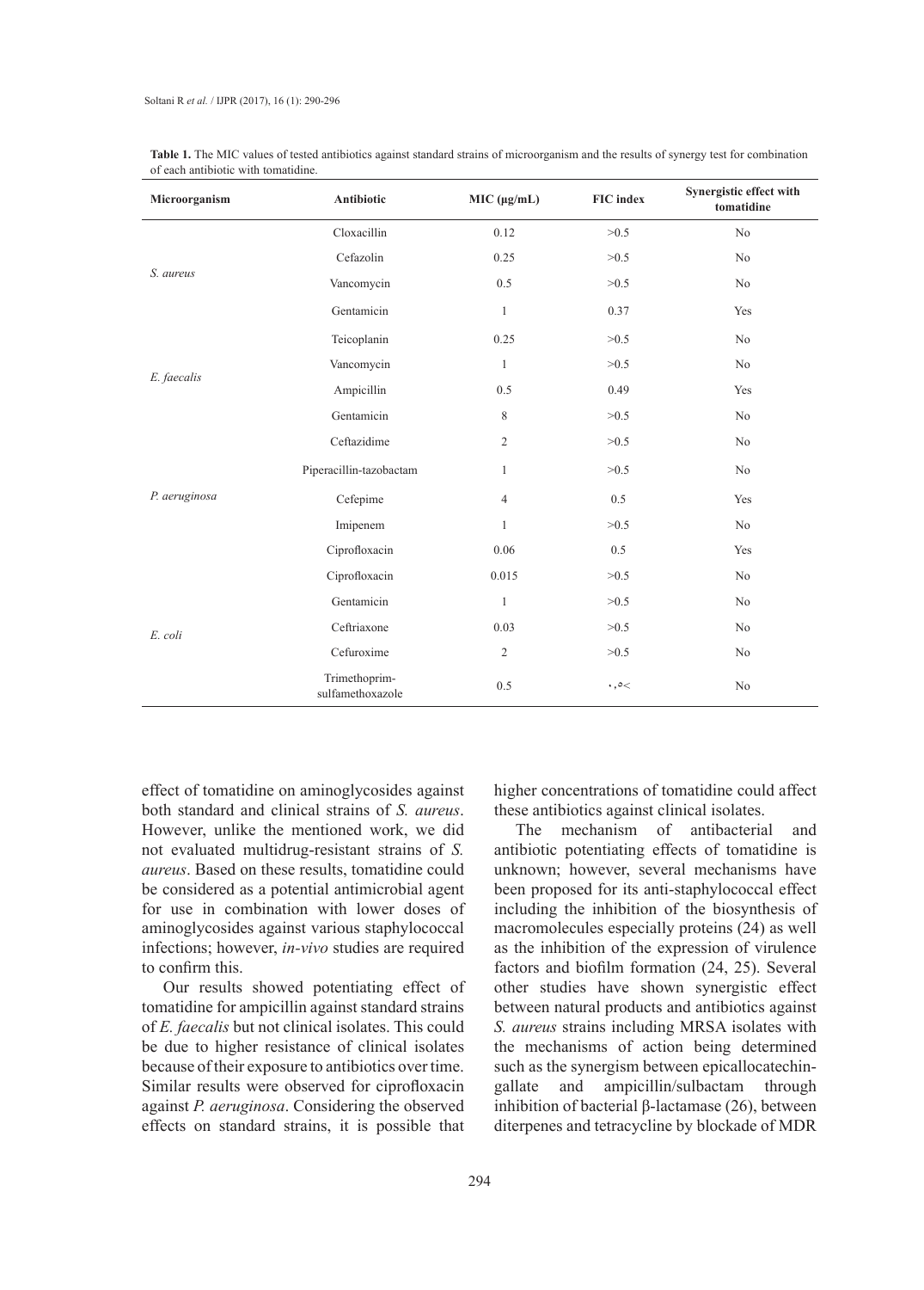| Microorganism | antibiotics                   | MIC (µg/mL)    | <b>FIC</b> | Synergistic effect<br>with tomatidine |
|---------------|-------------------------------|----------------|------------|---------------------------------------|
| S. aureus     | Cloxacillin                   | 0.25           | >0.5       | N <sub>o</sub>                        |
|               | Cefazolin                     | 0.5            | >0.5       | N <sub>o</sub>                        |
|               | Vancomycin                    | 0.5            | >0.5       | N <sub>0</sub>                        |
|               | Gentamicin                    | $\overline{c}$ | 0.375      | Yes                                   |
| E. faecalis   | Teicoplanin                   | $\mathbf{1}$   | >0.5       | N <sub>o</sub>                        |
|               | Vancomycin                    | $\overline{2}$ | >0.5       | No                                    |
|               | Ampicillin                    | 8              | >0.5       | N <sub>o</sub>                        |
|               | Gentamicin                    | 16             | >0.5       | N <sub>o</sub>                        |
| P. aeruginosa | Ceftazidime                   | 8              | >0.5       | N <sub>o</sub>                        |
|               | Piperacillin-tazobactam       | $\overline{4}$ | >0.5       | N <sub>o</sub>                        |
|               | Cefepime                      | 8              | 0.5        | Yes                                   |
|               | Imipenem                      | $\mathfrak{2}$ | >0.5       | N <sub>o</sub>                        |
|               | Ciprofloxacin                 | 0.12           | >0.5       | N <sub>o</sub>                        |
| E. coli       | Ciprofloxacin                 | 0.03           | >0.5       | N <sub>o</sub>                        |
|               | Gentamicin                    | $\mathbf{1}$   | >0.5       | N <sub>0</sub>                        |
|               | Ceftriaxone                   | 0.12           | >0.5       | N <sub>0</sub>                        |
|               | Cefuroxime                    | 8              | >0.5       | N <sub>0</sub>                        |
|               | Trimethoprim-sulfamethoxazole | $\mathbf{1}$   | >0.5       | No                                    |

Table 2. The MIC values of tested antibiotics against clinical strains of microorganism and the results of synergy test for combination of each antibiotic with tomatidine.

(multidrug resistance) pump (27), and between pomegranate extract and chloramphenicol, gentamicin, ampicillin, and oxacillin through inhibition of Nor  $(A)$  pump (an efflux pump) (28).

#### **Conclusion**

Tomatidine could be considered as a potential antibiotic potentiator for gentamicin, cefepime and ciprofloxacin, and ampicillin against *Staphylococcus aureus*, *Pseudomonas aeruginosa*, and *Enterococcus faecalis* infections, respectively. However, the toxicological and pharmacological properties of tomatidine for use as a therapeutic agent remain to be determined.

#### **Acknowledgment**

This work was financially supported by the

Vice-chancellery for Research and Technology of Isfahan University of Medical Sciences. Authors would like to acknowledge the staff of Microbiology Laboratory of the Faculty of Pharmacy and Pharmaceutical Sciences for their kind supports.

#### **References**

- Muto CA, Jernigan JA, Ostrowsky BE, Richet (1) HM, Jarvis WR, Boyce JM and Farr BM. SHEA guideline for preventing nosocomial transmission of multidrug-resistant strains of *Staphylococcus aureus* and *Enterococcus*. *Infect. Control. Hosp. Epidemiol.* (2003) 24: 362-86.
- (2) Cook PP, Catrou PG, Christie JD, Young PD and Polk RE. Reduction in broad spectrum antimicrobial use associated with no improvement in hospital antibiogram. *J. Antimicrob. Chemother*. (2004) 53: 853–9.
- Lutsar I, Ahmed A, Friedland IR, Trujillo M, Wubbel (3)